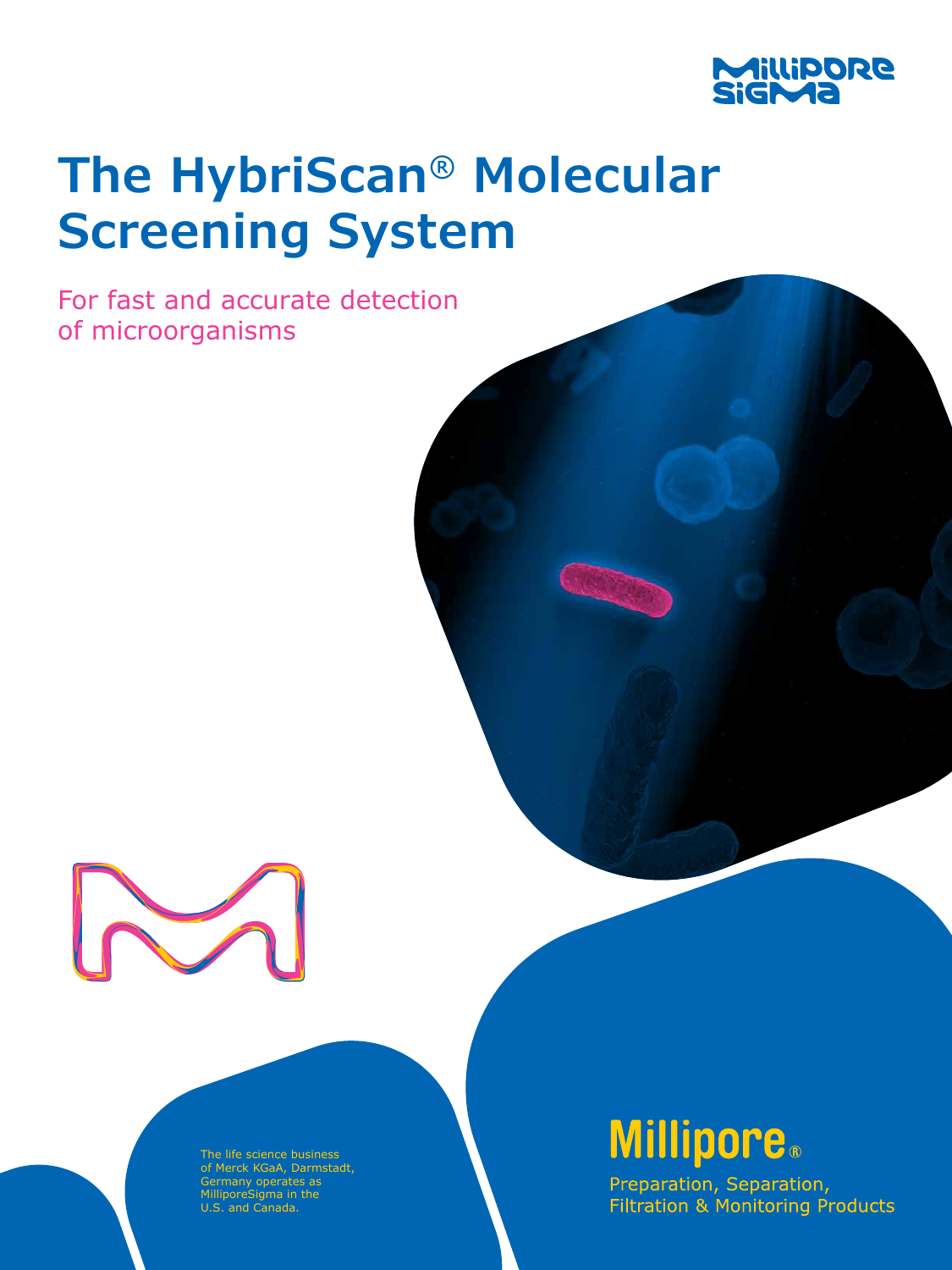#### **Simple molecular screening for microorganism detection and identification—without PCR**

When you need reliable routine control of microbial contamination in food production, from raw materials to finished goods, conventional standard cultivation-based methods are time consuming and often take from 2 to 15 days to get results. Ideal for the safety and quality control of beverages, water and food, our HybriScan® assays provides fast and accurate molecular detection of spoilage organisms and pathogens, without the need to use expensive PCR methods.

The HybriScan® system is based on the detection of microbe-specific rRNA using sandwich hybridization. The signal read-out is triggered optically by an enzymatically-generated color change. Results are available after only 2 hours of testing with a pre-enrichment step. Using two different specific probes for detection of microbial rRNA minimizes the possibility of a false positive.

- Detects living cells only
- Not sensitive to sample matrix
- High specificity
- Cost-efficient read-out using a standard plate reader (by eyes for qualitative results)
- Quantitative and qualitative results detect by organism group or specific species
- High sample throughput
- Can be used to detect non-culturable microbes
- Results in just 2 hours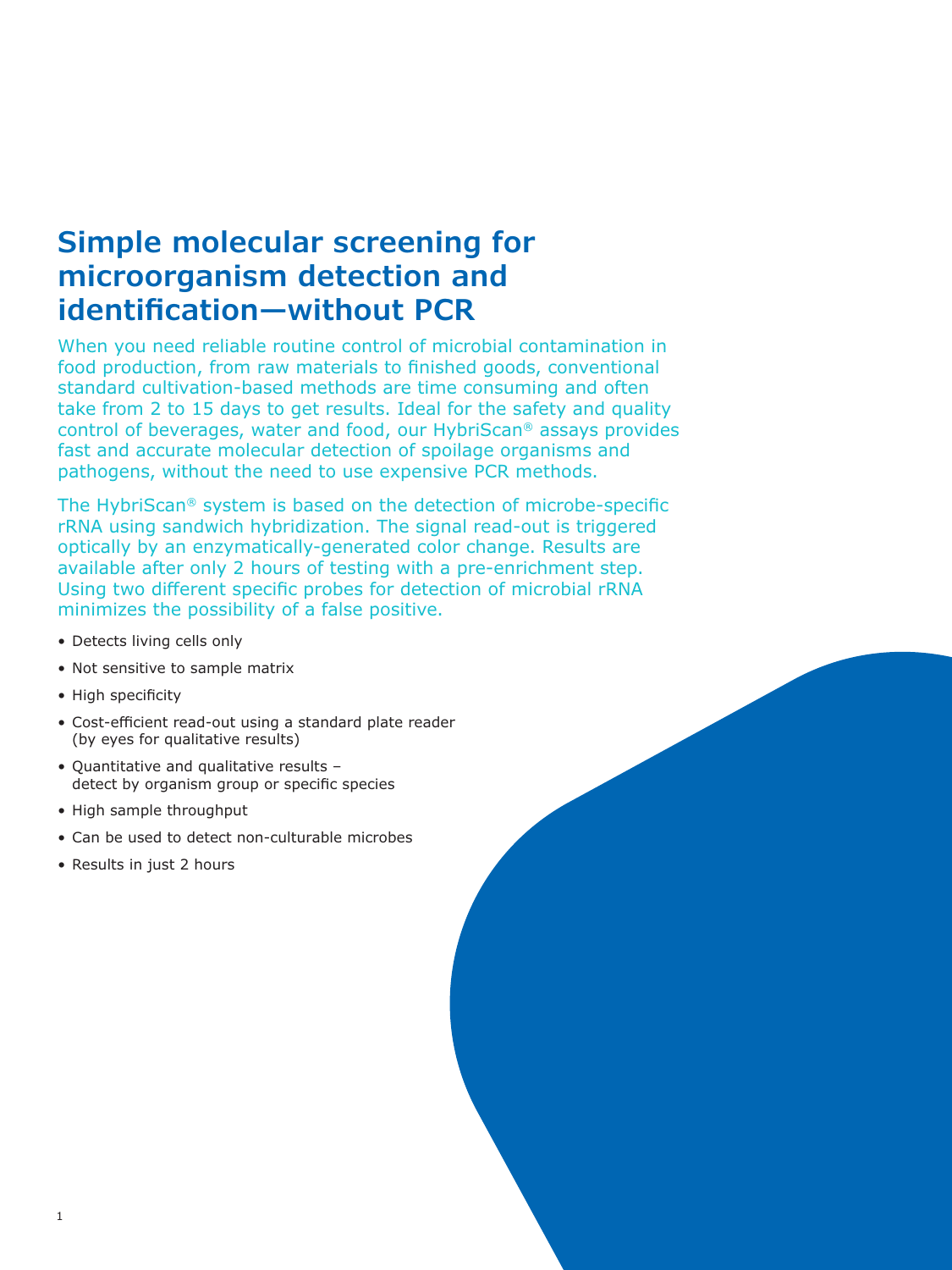Finding your target organism in a sample matrix with accompanying flora is difficult. With HybriScan ® system, finding the needle in a haystack is fast, easy and specific without issues of sensitivity to the matrix.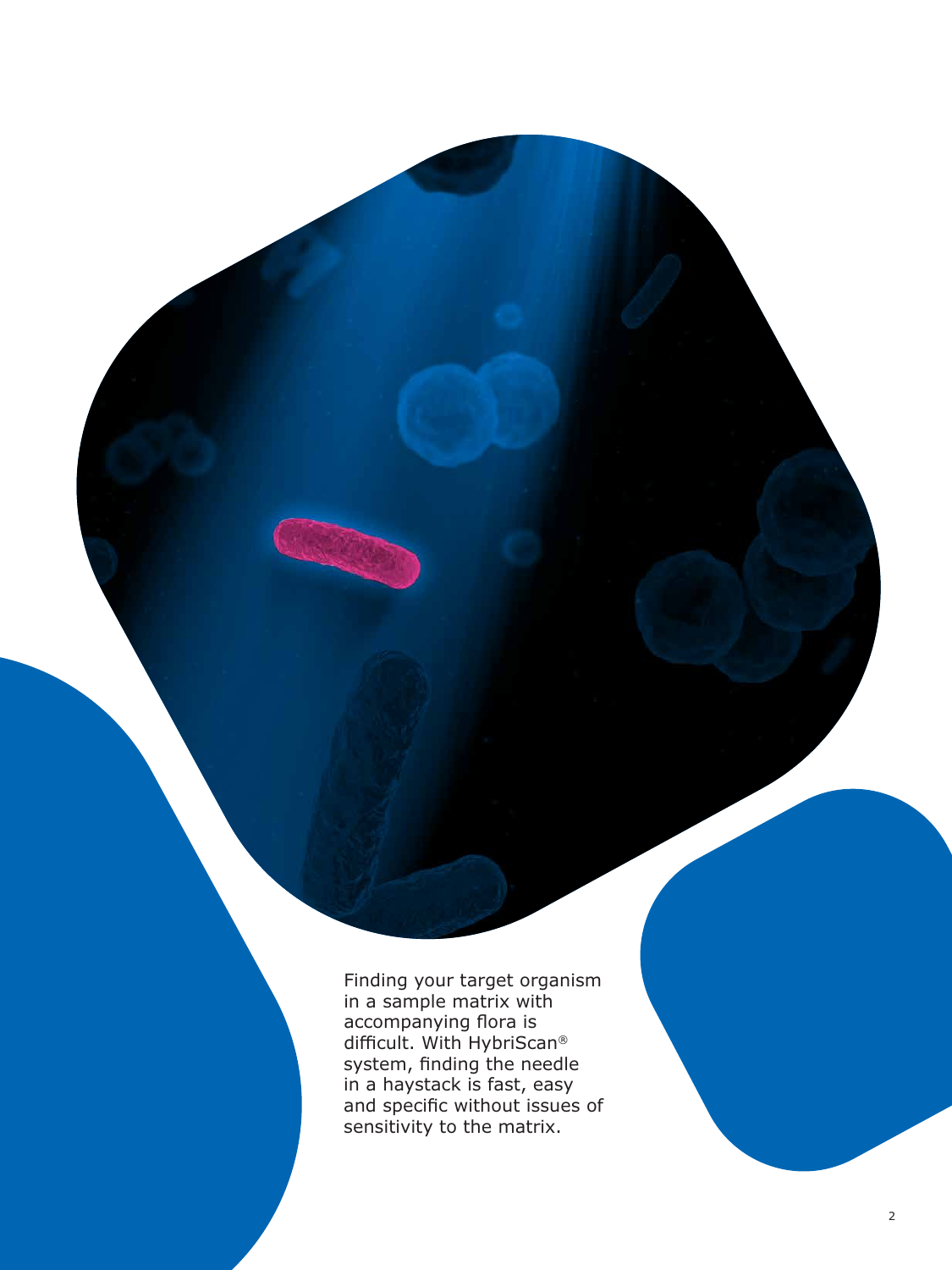## **Principle**

The HybriScan® method is based on the detection of rRNA via hybridization events and specific capture and detection probes. Sandwich hybridization is very sensitive, detecting attomoles of the respective target rRNA molecules providing sensitivity in crude biological samples because it is not susceptible to matrix interference.

A capture probe is used to immobilize the target sequence on a solid support plate. A digoxigenin-labeled detection probe provides an enzyme-linked optical signal read-out. Detection of the desired targets results from application of anti-DIG-horseradish peroxidase Fab fragments. The bound complex is visualized by adding horseradish peroxidase substrate (TMB) finally results in a yellow color that can also be measured at 450 nm using a microplate reader.



Specificity by targeting conserved or unique rRNA sequences with capture and detection probes



Biotin-labeled capture probe immobilizes the target sequence on streptavidin-coated microtiter plate



- Digoxigenin-labeled detection probe interacts with α DIG-horseradish peroxidase Fab fragment.
- The desired labeled complex is visualized using horseradish peroxidase substrate TMB (tetramethylbenzidine) giving a blue color which is then stopped with sulfuric acid and turns then to yellow and can be measured at 450 nm.

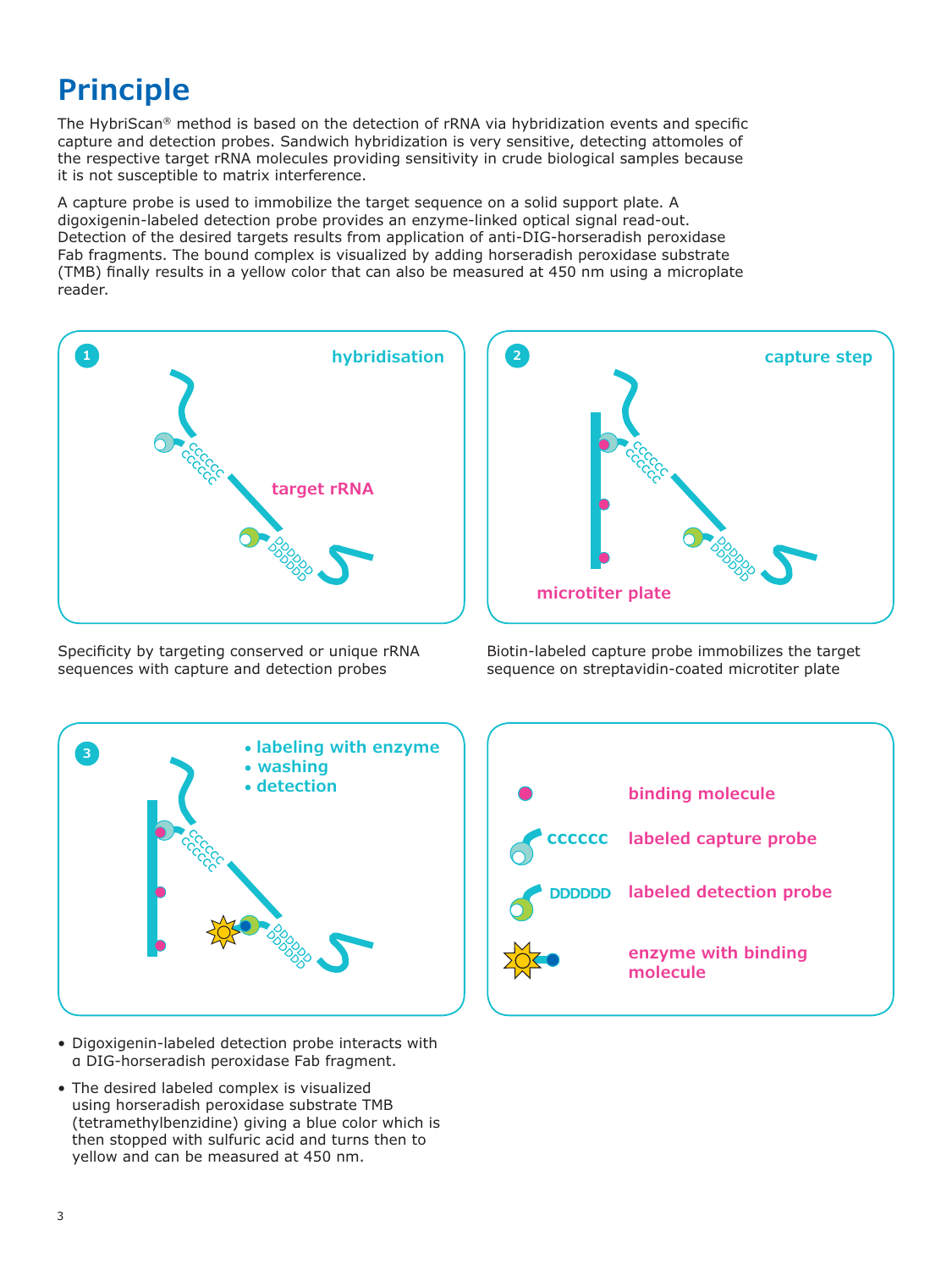### **Workflow**

The method simply needs a centrifuge, a thermal mixer and an optional a microplate reader. The complete analysis can be achieved in 2 hours for the HybriScan®*D* kit (quantitative kits) and about 1 hour for HybriScan®I kit (identification kits).

Qualitative results can be determined by eye or, for quantitative measurement, use with a microplate reader.



Two types of kits are available:

- Detection (D-kits) contain 96 reactions (12 strips with 8 wells) for quantitative results
- Identification (I-kits) contain 48 reactions (6 strips with 8 wells) for qualitative results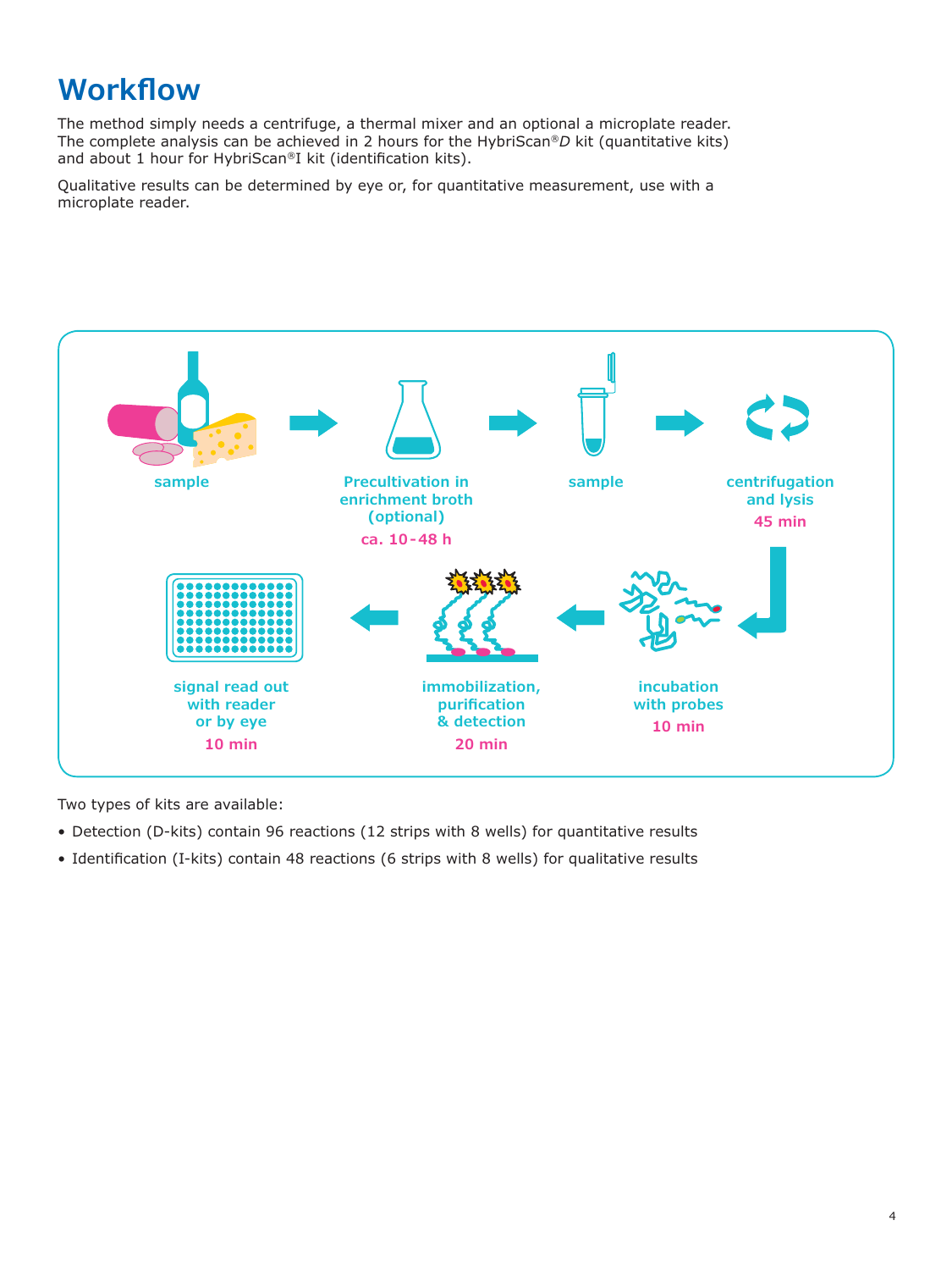#### **Ordering Information**

| <b>Detection (quantification)</b><br>kits                     | Cat. No. | <b>Specifity</b>                                                                                                              | <b>Beverage</b> | <b>Brewery</b> | Wine           | Water | <b>Bioburden</b>   | <b>Other</b><br><b>Applications</b> | <b>Sensitivity</b>                                                         |
|---------------------------------------------------------------|----------|-------------------------------------------------------------------------------------------------------------------------------|-----------------|----------------|----------------|-------|--------------------|-------------------------------------|----------------------------------------------------------------------------|
| HybriScan® <sup>D</sup> Beer                                  | 62533    | Beer spoiling organisms                                                                                                       |                 |                |                |       |                    |                                     | 1 -10 CFU/L (after                                                         |
|                                                               |          | • Lactobacillus, Pediococcus,<br>Pectinatus, Megasphera                                                                       |                 | X              |                |       |                    |                                     | pre-enrichment)                                                            |
| HybriScan <sup>®</sup> D Drinks                               | 68301    | Beverage spoiling organisms                                                                                                   |                 |                |                |       |                    |                                     |                                                                            |
|                                                               |          | • amongst others yeast of<br>the genera Saccharomyces,<br>Zygosacchromyces,<br>Brettanomyces, Torulaspora,<br>Pichia, Candida | $\mathsf{x}$    |                | $\pmb{\times}$ |       |                    |                                     | 1-10 CFU/L (after<br>pre-enrichment)                                       |
|                                                               |          | bacteria of the<br>$\bullet$<br>genera Lactobacillus,<br>Acetobacteraceae and<br>Alicyclobacillus                             |                 |                |                |       |                    |                                     |                                                                            |
| HybriScan® <sup>D</sup> E. coli                               | 96343    | E. coli                                                                                                                       |                 |                |                | X     |                    | X                                   | 5,000 CFU (without<br>pre-enrichment),<br>1-10 CFU after<br>pre-enrichment |
| HybriScan® D Lactobac                                         | 59744    | Lactobacilli<br>(Lactobacillus and Pediococcus)                                                                               | X               | X              | X              |       |                    |                                     | 1-10 CFU/L (after<br>pre-enrichment)                                       |
| HybriScan® D Legionella                                       | 16593    | Legionella                                                                                                                    |                 |                |                | X     |                    |                                     | 1,000 CFU (per<br>assay), 1-10 CFU/L<br>after<br>pre-enrichment            |
| HybriScan® D Legionella<br>pneumophila                        | 07190    | Legionella pneumophila                                                                                                        |                 |                |                | X     |                    |                                     | 1,000 CFU (per<br>assay), 1-10 CFU/L<br>after<br>pre-enrichment            |
| HybriScan® <sup>D</sup> Total<br><b>Bacterial Count</b>       | 02349    | <b>Total Bacterial Count</b>                                                                                                  | $\times$        | X              | X              | X     | X                  |                                     | 5,000 CFU (without<br>pre-enrichment)                                      |
| HybriScan® D Waste Water<br>Microthrix parvicella             | 04447    | Waste Water Microthrix<br>parvicella                                                                                          |                 |                |                | X     |                    |                                     |                                                                            |
| HybriScan®D Waste Water 78436<br><b>Total Bacterial Count</b> |          | Waste Water Total Bacterial<br>Count                                                                                          |                 |                |                | X     | $\pmb{\mathsf{X}}$ |                                     |                                                                            |
| HybriScan® <sup>D</sup> Yeast                                 | 61397    | Yeasts (including genera<br>Zygosaccharomyces,<br>Saccharomyces, Candida,<br>Dekkera, Torulaspora and<br>Pichia)              | X               | X              | X              |       |                    |                                     | 500 CFU/mL, 1 -10<br>CFU/L (after<br>pre-enrichment)                       |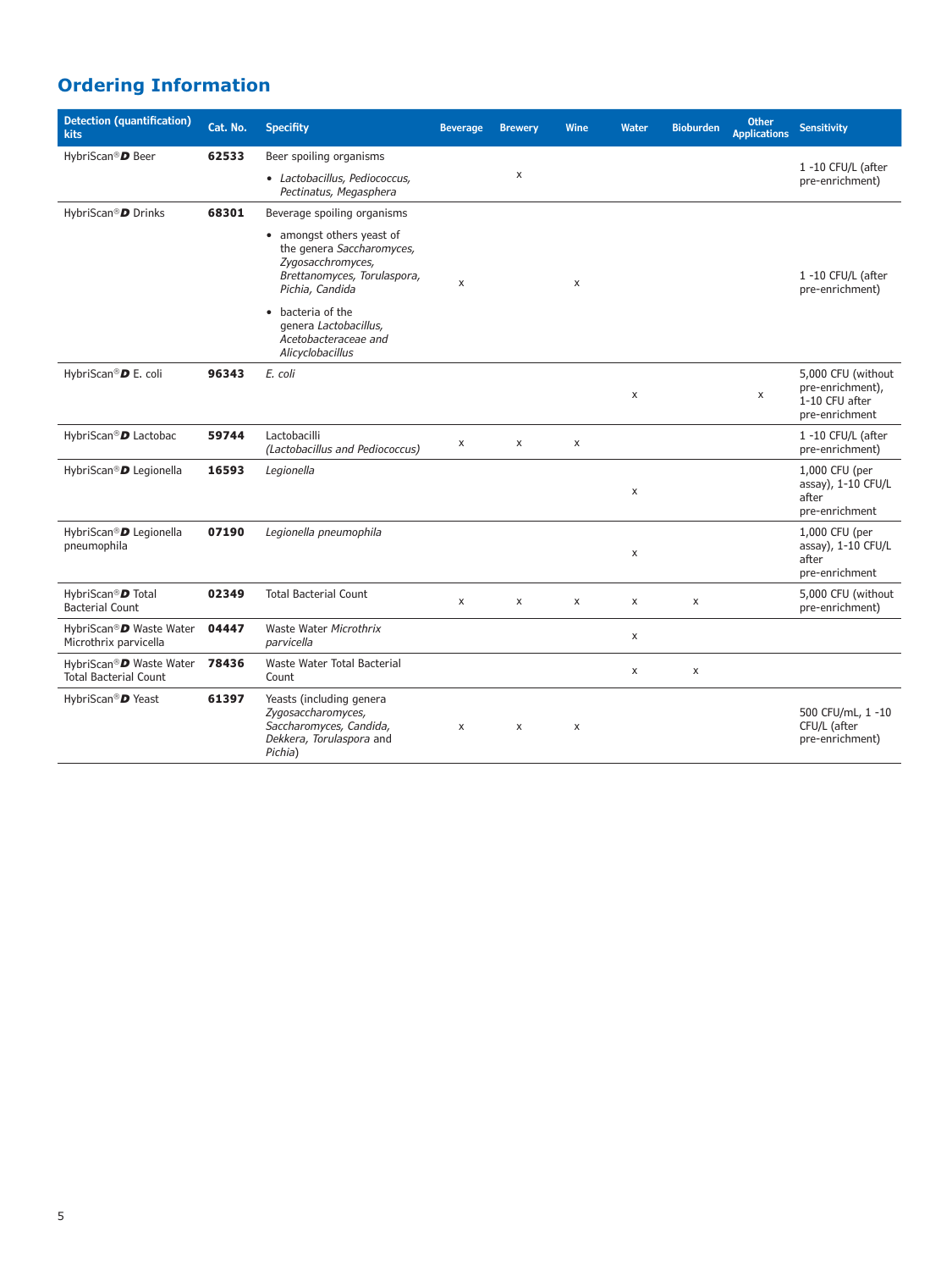| <b>Identififcation kits</b>                            | Cat. No. | <b>Specifity</b>                                     | <b>Beverage</b> | <b>Brewery</b> | Wine           | Water | <b>Bioburden</b> | <b>Other</b><br><b>Applications</b> | <b>Sensitivity</b>                                                         |
|--------------------------------------------------------|----------|------------------------------------------------------|-----------------|----------------|----------------|-------|------------------|-------------------------------------|----------------------------------------------------------------------------|
| HybriScan <sup>®</sup> I<br>Brettanomyces              | 79742    | <b>Brettanomyces</b><br>(Brettanomyces bruxellensis) | х               | X              | X              |       |                  |                                     | 1000 CfU/assay                                                             |
| HybriScan <sup>®</sup> I<br>Candida albicans           | 19503    | Candida albicans                                     |                 |                |                |       |                  | X                                   | 1000 CfU/assay                                                             |
| HybriScan <sup>®</sup> I<br>E. coli                    | 96343    | E. coli                                              |                 |                |                | X     |                  | X                                   | 5,000 CFU (without<br>pre-enrichment),<br>1-10 CFU after<br>pre-enrichment |
| HybriScan <sup>®</sup> I<br>Lactobacillus brevis       | 75724    | Lactobacillus brevis                                 | X               | X              | X              |       |                  |                                     | 1000 CfU/assay                                                             |
| HybriScan <sup>®</sup> I<br>Lactobacillus buchneri     | 80065    | Lactobacillus buchneri                               | X               | X              | X              |       |                  |                                     | 1000 CfU/assay                                                             |
| HybriScan <sup>®</sup> I<br>Lactobacillus lindneri     | 86827    | Lactobacillus lindneri                               | X               | X              | $\pmb{\times}$ |       |                  |                                     | 1000 CfU/assay                                                             |
| HybriScan <sup>®</sup> I<br>Legionella pneumophila     | 49417    | Legionella pneumophila                               |                 |                |                | X     |                  |                                     | 1000 CfU/assay                                                             |
| HybriScan <sup>®</sup> I<br>Leuconostoc                | 77007    | Leuconostoc                                          | X               | X              | X              |       |                  |                                     | 1000 CfU/assay                                                             |
| HybriScan <sup>®</sup> I<br>Megasphaera                | 42875    | Megasphaera<br>(Megasphaera cerevisiae)              |                 | X              |                |       |                  |                                     | 5,000 CFU (without<br>pre-enrichment),<br>1-10 CFU after<br>pre-enrichment |
| HybriScan <sup>®</sup> I<br>Pectinatus cerevisiiphilus | 89384    | Pectinatus cerevisiiphilus                           | X               | X              |                |       |                  |                                     | 1000 CfU/assay                                                             |
| HybriScan <sup>®</sup> I<br>Pectinatus frisingensis    | 73582    | Pectinatus frisingensis                              | X               | X              |                |       |                  |                                     | 1000 CfU/assay                                                             |
| HybriScan <sup>®</sup> I<br>Pediococcus damnosus       | 67289    | Pediococcus damnosus                                 | X               | X              | X              |       |                  |                                     | 1000 CfU/assay                                                             |

HybriScan® kits, their specificity and application area: HybriScan®*D* kits for quantitative testing, *D* stands for detection. These kits contain 96 tests. HybriScan®*I* kits are for identification, the *I* stands for identification and means it is a qualitative test and includes 48 tests (a half microtiter plate).

To learn more and for an actual and complete product list visit **SigmaAldrich.com/HybriScan**

#### **Equipment needed for HybriScan® kits**

| <b>Equipment</b>                                      | Cat. No.           |
|-------------------------------------------------------|--------------------|
| Thermomixer Comfort, Eppendorf                        | Z605271            |
| Exchange unit for 24 x 2 mL reaction tubes; Eppendorf | Z605670            |
| Exchange unit for microtiter plate; Eppendorf         | T3942              |
| Centrifuge for 2 mL reaction tubes                    | Z605220<br>Z606235 |
| Microplate reader (e.g. Multiskan FC)                 | n/a                |